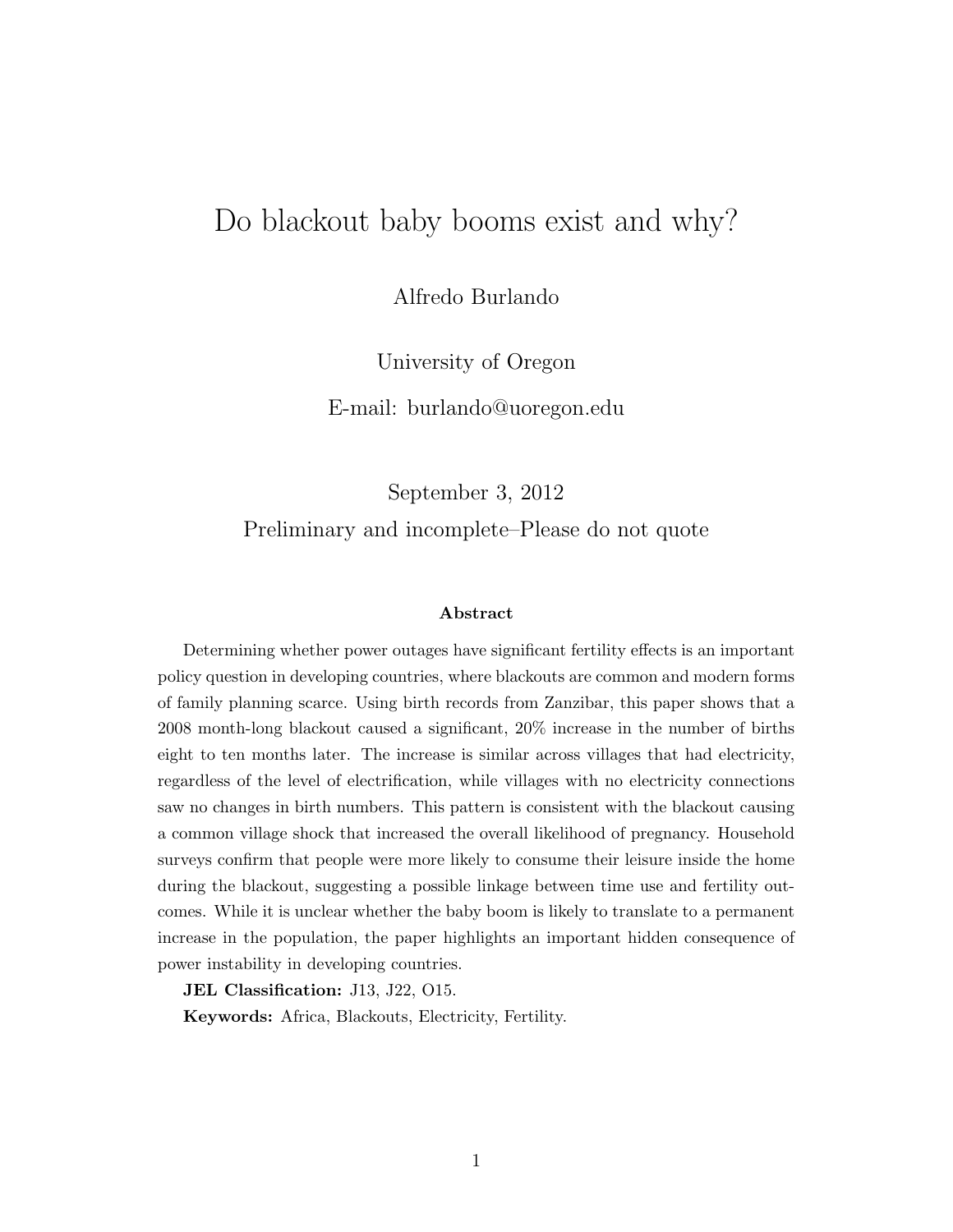## 1 Introduction

Do electricity black-outs cause mini-population booms nine months later? The idea that procreation increases when lights go out took hold after the one day 1965 North East blackout, with several hospitals reporting more births nine months after the event (Pollack, 2004), and remains a topic of interest any time there is a significant power outage.<sup>[1](#page-0-0)</sup> The hypothesis that the sudden lack of electricity and television leads to more procreation has generally been discounted for lack of any evidence and for the belief that the ready availability of contraceptive use should keep unwanted pregnancies at bay.

While the lack of evidence may be possibly due to lack of causality in developed countries, it could also be due to the difficulty to match a one-day event to births many months in the future. In fact, the question is more relevant in developing countries, for a number of reasons. First, unlike developed countries where blackouts are rare and often limited in time and space, many countries in the developing world suffer from tremendous power instability. Cities like Lagos in Nigeria are renown for constant power cuts. Other places where service has historically been considered reliable have been in the news for intermittent power or power outages lasting weeks or months, including Addis Ababa, Nairobi, Dar es Salaam, and Johannesburg. Following continuing power troubles, the Ugandan Planning Minister affirmed that "power blackouts were fueling a baby boom" in his country (BBC, 2009). Even an isolated and short lived event–like the two day blackout that affect 600 million Indians in July 2012–could have significant population implications by the sheer number of impacted individuals (BBC, 2012). Second, there are significant barriers to access to effective family planning tools in developing countries, which increase the likelihood that unexpected, blackout-induced sexual activity translates to additional births. Third, the same lack of family planning use increases the likelihood that any temporary increase in fertility could translate to a permanent increase in the population. In Africa, for instance, lifetime fertility

<sup>1</sup>For instance, the same questions arose following the New York City blackout of 1975 and the North East blackout of 2003 (Pollack, 2004).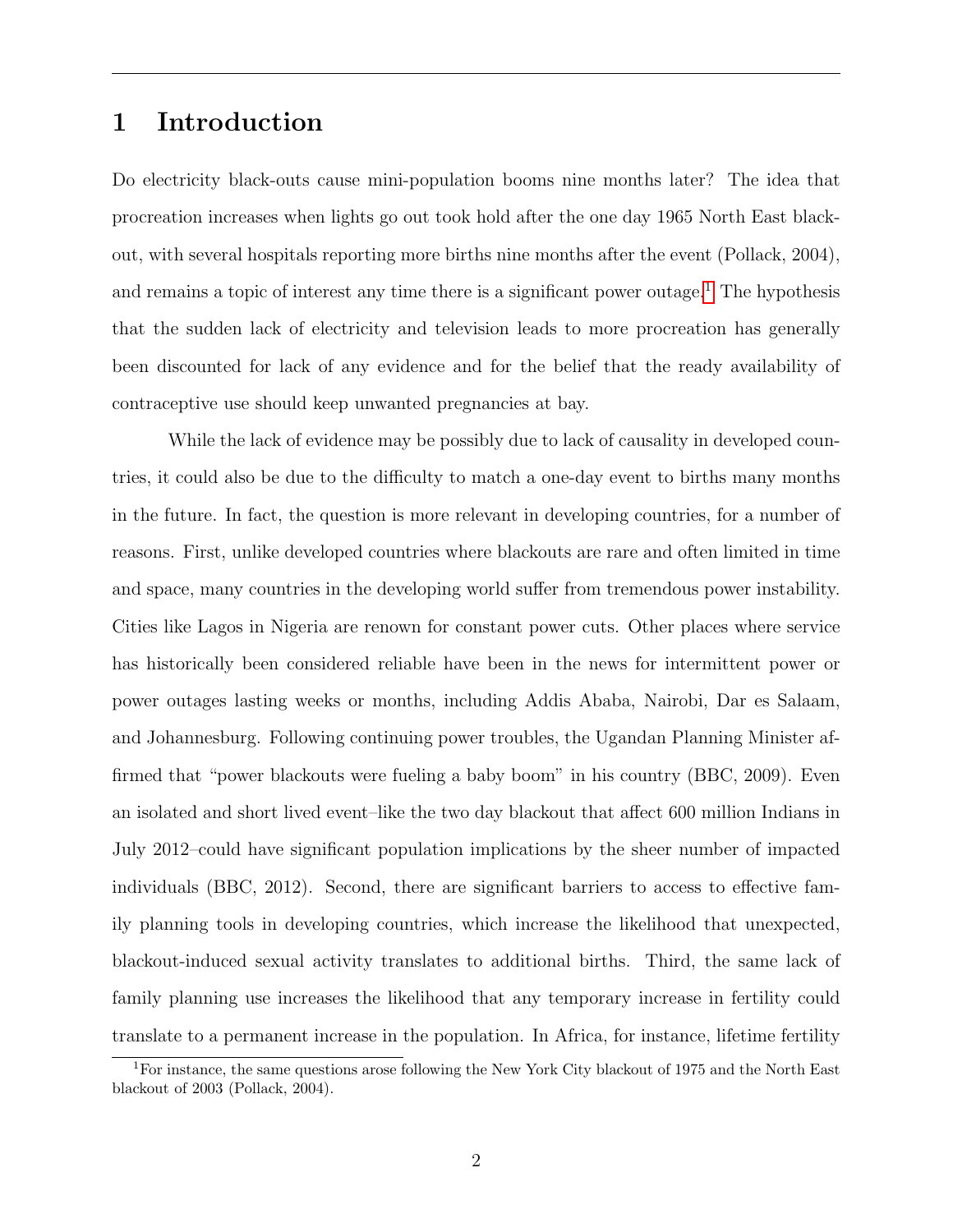is heavily influenced by delays in first pregnancy and birth spacing (United Nations, 2009)A one-time, blackout-induced reduction in birth spacing could consequently translate to one more birth during the reproductive lifetime of a woman. A similar result would be obtained if the blackout induced women to anticipate the time of their first pregnancy. Finally, and working against the prediction that fertility responses to blackouts are large, reliance on electricity is much more limited in developing countries. For instance, relatively few have direct access to electricity, either at work or at home; moreover, electricity use tends to be limited, even for those who have direct access to it.<sup>[2](#page-0-0)</sup> To the extent that the effects of the blackout are private–affecting only those whose use of electricity is temporarily deprived– the effective fraction of the population who would respond to a blackout through additional births is lower in developing countries. On the other hand, to the extent that electricity is a public good–and blackouts a public "bad"–every person living in an electrified area could be affected by the lack of electricity.

In this paper, I provide evidence that, at least in Africa, there can be a causal effect of power outages on short-run fertility. The evidence comes from a particular blackout–a month-long, complete blackout affecting the entire island of Zanzibar in Tanzania, between May and June of 2008. The blackout had some appealing features: because it was caused by an unforeseen equipment malfunction, it was completely unexpected; it lasted for four weeks, long enough for sufficient statistical power to detect the impact on fertility; and, since it affected an island, it was very clearly delimited in time and space.[3](#page-0-0) To document the implications of this event, I constructed a panel database of births from maternity ward birth records. The data covers two years of births–from January 2007 until May, 2009–and includes the number of weekly births by village or town of maternal residence. The data show a remarkable baby mini-boom–births up 20% on average across all villages–eight to ten months after the event. By merging the birth dataset with additional village level data from

<sup>2</sup>Note here the percentage of ppl with electricity AND fridges, telephones, televisions etcetera.

<sup>3</sup>When the geographic boundaries of an electric power outage are unclear, estimates can be biased by spillover effects from areas that have maintained the electricity service.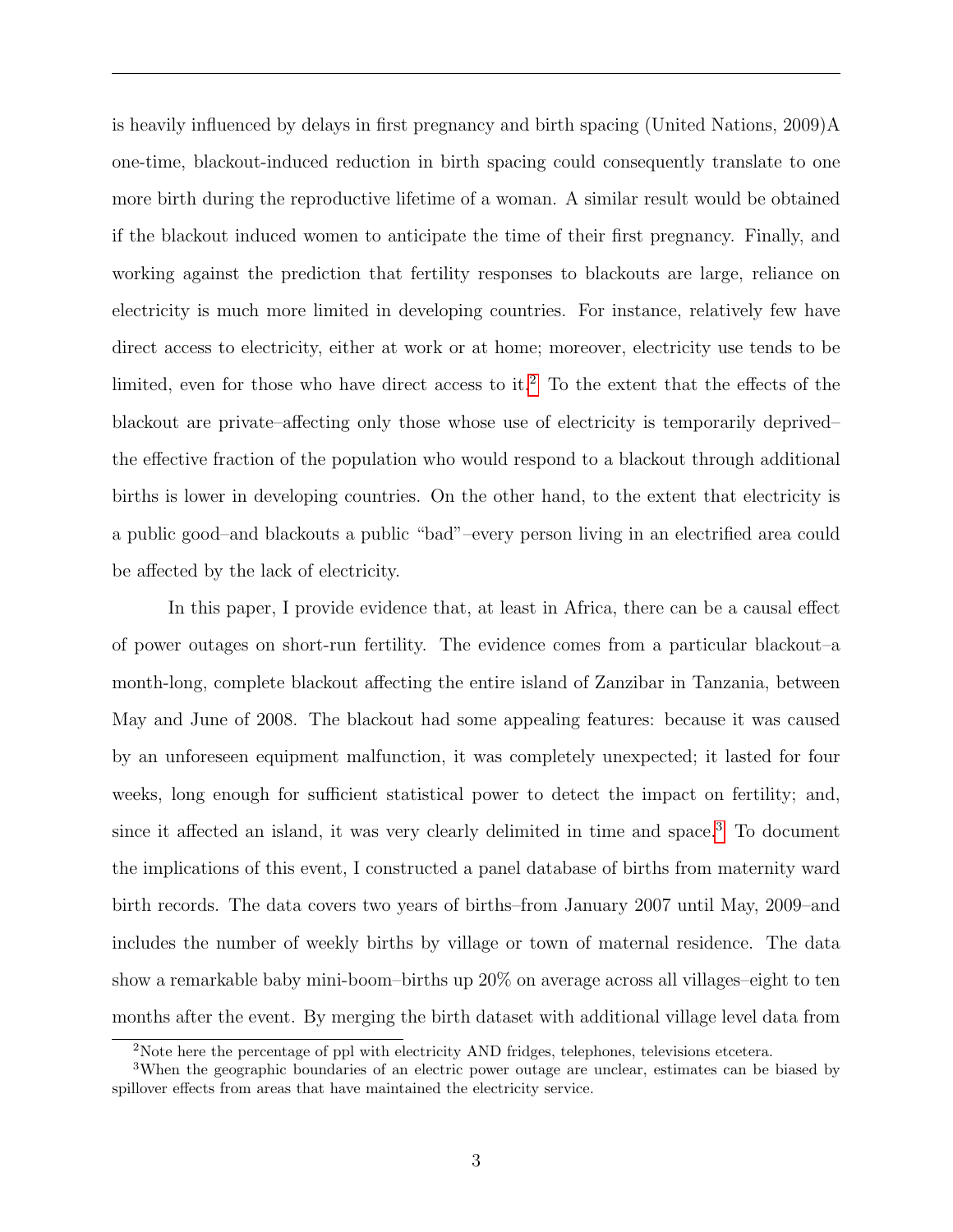the 2002 census and the 2007 labor force survey, I further show that the increase in births happened, as expected, only on villages that had *some* electricity. Surprisingly, however, the increase was remarkably similar across all levels of electrification. That is, the baby mini-boom took place everywhere there was a positive amount of residential electricity in 2002, with no additional increase from increases in electricity coverage. This result is not driven by differences in electricity coverage between 2002 and 2008–2002 coverage is strongly predictive of coverage in 2007–but is consistent with the blackout creating an externality by affecting the fertility outcome of women with and without own use of electricity.

To provide further albeit partial and incomplete evidence in favor of this externality hypothesis, section [6](#page-13-0) uses data from a time use survey carried out five months after the event to suggest that the blackout indeed affected time use patterns in ways that are consistent with changes in fertility. In particular, the blackout caused an average decline in the amount of time spent outside of home and an increase in the amount of time spent inside home. A simple descriptive regression of time use indicates that the pre-existing amount of electricity in the community did affect time use choices of men (but not their spouses); the more electricity coverage present in the town of residence, the more time men spent reporting at home during the outage.

The paper fits in a broader literature that studies the implications of modern living standards and leisure on fertility. Much of the literature has focus on the impact of television viewing on fertility. For instance, Jensen and Oster (2010) and La Ferrara et al. (2012) provide some evidence that television programming reduce fertility. They both suggest that television programming provides information about outside social norms, including smaller family sizes. A possibility that is not entertained, and that could play a role in the results of this paper, is that televisions and electricity change leisure patterns in such a way that it reduces procreation. While more evidence is needed to show that the short-run patterns found in this paper are likely to be maintained over the long run, the paper hints at the possibility of electricity use as a tool to reduce unwanted pregnancies.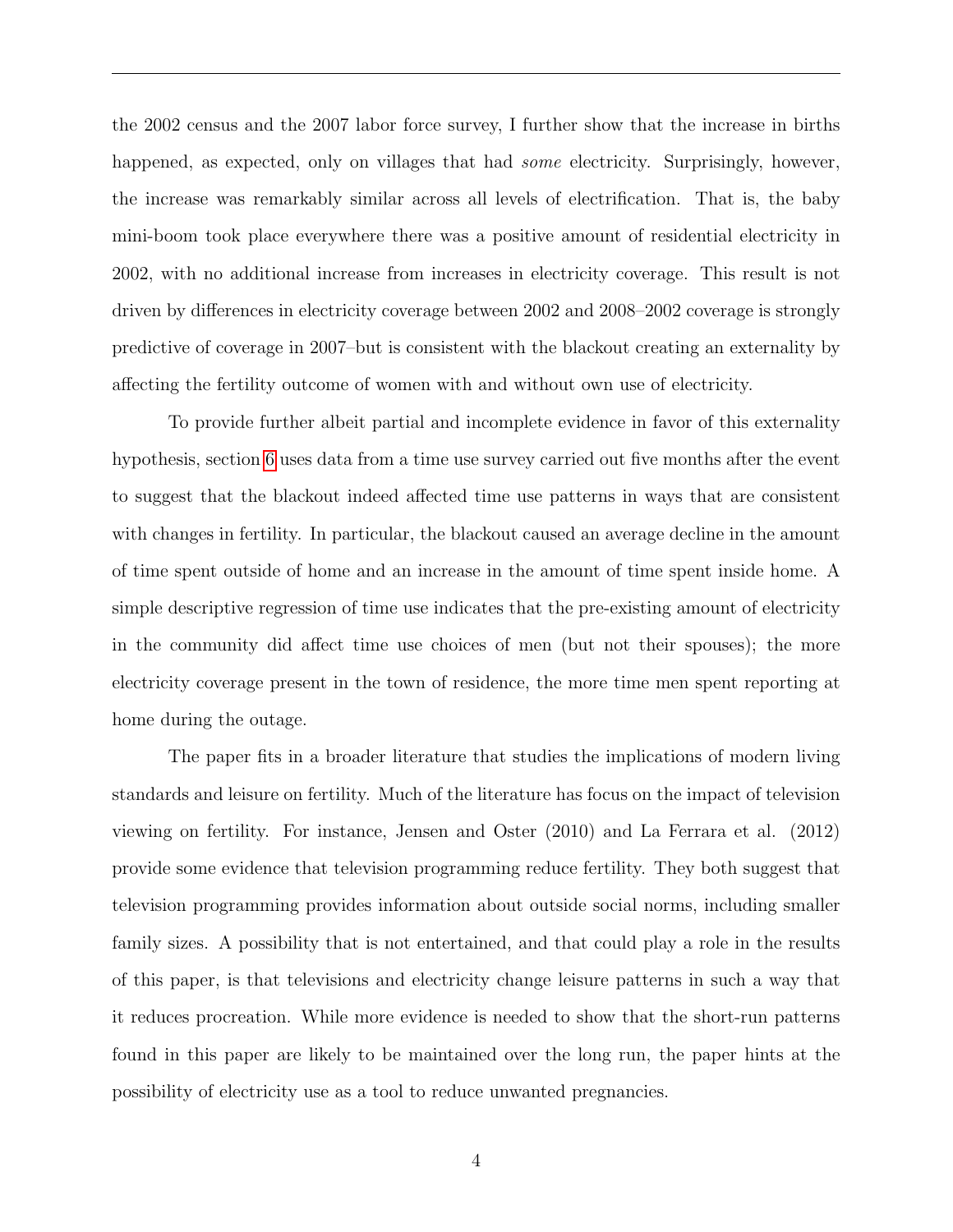The rest of the paper proceeds as follows. Section [2](#page-4-0) provides a brief overview of the blackout. Section [3](#page-5-0) explains the estimation framework. Section [4](#page-7-0) describes the birth dataset. Section [5](#page-9-0) provides the main fertility results. Section [6](#page-13-0) shows the evidence from the time use surveys carried out after the blackout, with section [7](#page-16-0) providing concluding remarks.

### <span id="page-4-0"></span>2 The blackout

The Zanzibar blackout started on May 21, 2008 at approximately 10 p.m. and lasted until June 18, 2008, and was caused by an accidental break in the undersea cable that connects the Zanzibar island substation with the electricity generators on mainland Tanzania (for more details on the blackout, see Burlando [2012]). The event was the longest recorded time without power in Zanzibar's history to that point.

The event caused economic damage: as discussed in the companion paper those employed in occupations using electricity reported a steep drop in earnings and hours worked, and birth weights of children conceived before or around the blackout fell significantly.<sup>[4](#page-0-0)</sup>The power outage only marginally affected other aspects of daily life: it had no impact on work and earnings of households engaged in activities not relying on electricity, little to no effect on consumer good prices, did not cause significant public health problems, and –given that the great majority of the population does not make significant use of electric cookers, fridges, air conditioners, and other domestic electric appliances–it had no impact on cooking patterns. Because neither electric lights nor televisions were available, however, the blackout increased idle time spent inside the home, as detailed in section [6.](#page-13-0)

<sup>&</sup>lt;sup>4</sup>Burlando (2012) also discusses some aggregate fertility effects, and does not study the impact of village electricity on fertility.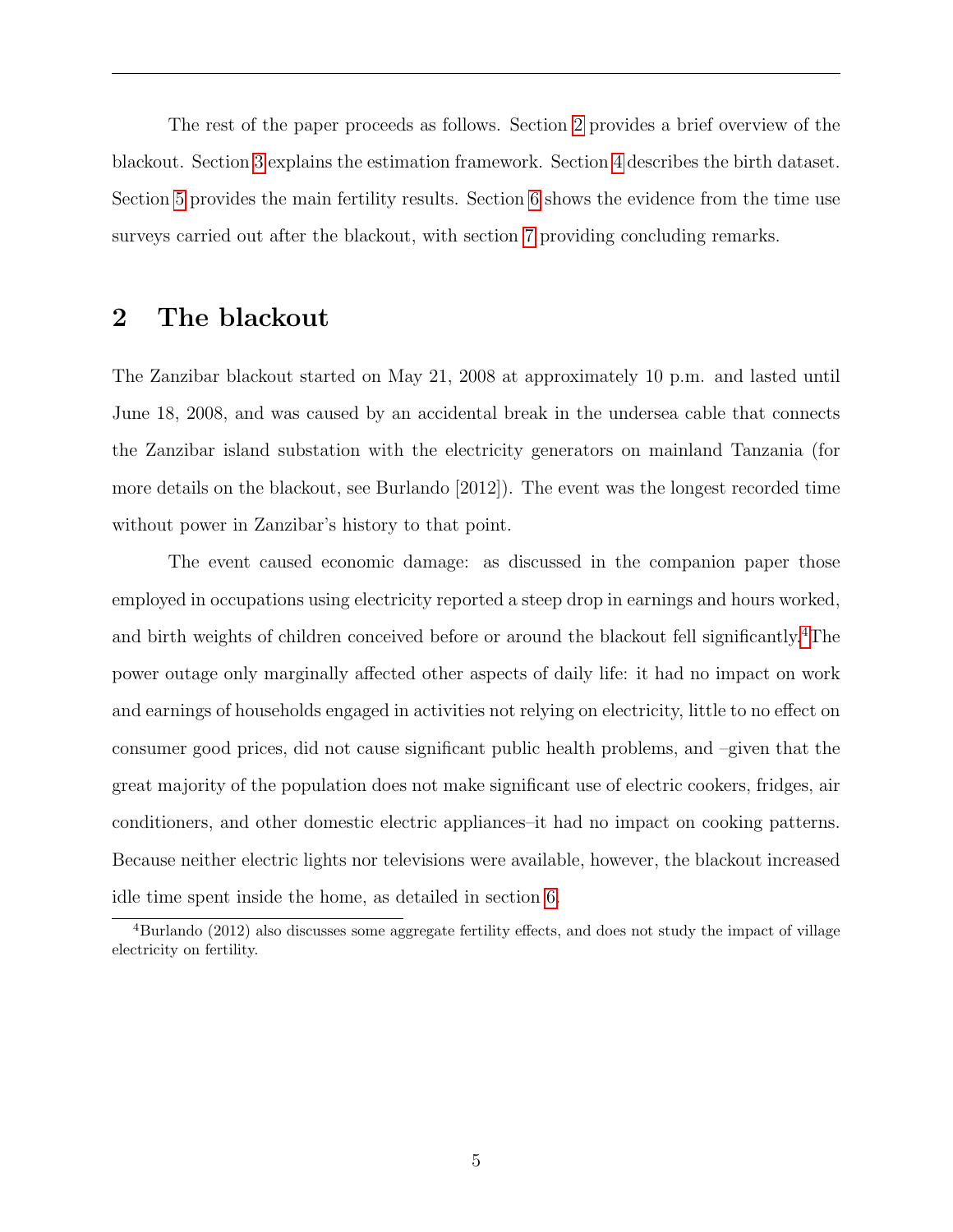### <span id="page-5-0"></span>3 Econometric framework

The first objective of the paper is to estimate the impact of the blackout on the number of births of children conceived during the blackout. This is verified if the cohort conceived between May 21 and June 18, 2008 was more numerous than those conceived before or after, once factors such as seasonality and population growth have been taken into account. The second objective is to test the hypothesis that the size of the affected child cohort varies by the amount of electricity in the village, and explain whether the variation originates because of direct family exposure to the blackout (through losing electricity at home) or because of indirect exposure (though losing electricity in the rest of the village).

One difficulty in performing the above analysis originates from the fact that birth records contain the date of birth, but no other information required to determine the date of conception. One solution is to replace the date of conception with the expected date of conception, and thus consider any child born 40 weeks after the blackout as "exposed" to the blackout. This measure might under-report the actual fertility effect if the blackout also affected the rate of premature or delayed births. An alternative measure, which is adopted here, attributes any birth occurring eight to ten months after the blackout (DATE HERE) being the result of a conception during the blackout. This measure captures premature and delayed births. The outcome variable of main interest is  $y_{vt}$ , the log of the number of births reported by a town or village  $v$  during week  $t$ , with the main explanatory variable of interest being BB, whether the births occurred among the "blackout baby" cohort of children born 8-10 months after the blackout. To account for unobserved variation in the frequency of births across time and space, the base model includes village fixed effects  $\alpha_v$  and month and year fixed effects  $\delta_t$ . The baseline regression is

$$
y_{vt} = \delta_t + \alpha_v + \beta_1 BB_t + \epsilon_{vt}.\tag{1}
$$

where  $\beta_1$  measures the percentage change of births per week; a positive coefficient would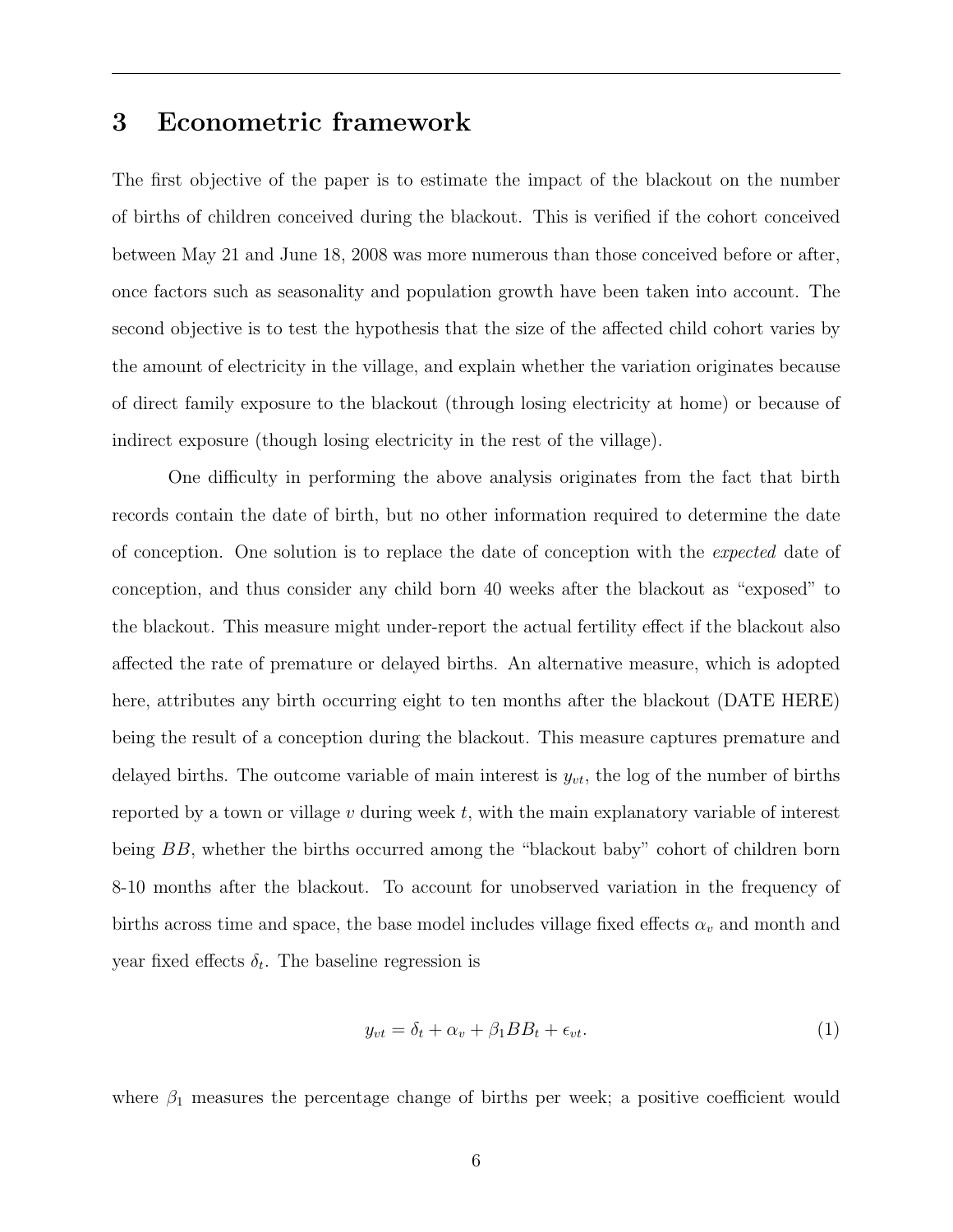confirm that the cohort BB is indeed larger. While the blackout affected the entire island of Zanzibar, not every village has electricity, and not every village has the same level of residential electricity. To account for the fact that local electricity coverage affects fertility differentially, I estimate the following model:

$$
y_{vt} = \delta_t + \alpha_v + \beta_1 BB_t + (\beta_2 NE_v + \beta_3 Ele_v) \times BB_t + \epsilon_{vt}, \tag{2}
$$

where the dichotomous variable  $NE<sub>v</sub>$  indicates whether the village was not electrified, and the continuous variable  $Ele_v$  indicates the estimated fraction of residences that use electricity. The coefficient  $\beta_1$  estimates the common impact of the blackout on the number of births per week on villages that have electricity, thus capturing the common externality that comes from having an electrified village. The difference  $\beta_1 - \beta_2$  is the impact of the blackout on villages that have no electricity. To the extent that the blackout was not felt in these areas, we would expect this difference to be zero.<sup>[5](#page-0-0)</sup> Finally, the coefficient  $\beta_3$  estimates the additional impact of electrification. A positive coefficient is consistent with the hypothesis that direct personal exposure to the blackout affects fertility (through televisions and light bulbs not working, for instance).

To properly regress the above equations, several econometric issues need to be considered. First, the underlying outcome of interest–number of births per week per village–is measured in non-negative integers and has a large number of zero values. An improvement over the standard linear regression would involve estimating the model using a Poisson regression, and this is the method adopted here. Having assumed a log-normal model, the  $\beta$ -estimates are interpreted as percentage changes.

Second, records cover only births occurring at the specific facility, and therefore ex-clude a large fraction of home and other hospital deliveries.<sup>[6](#page-0-0)</sup> If the amount of deliveries

<sup>&</sup>lt;sup>5</sup>It is important to note that even non-electrified rural villages could have felt the effects of the blackout, provided, for instance, that it disrupted the work pattern of residents. This channel is likely to be minor: the blackout disrupted jobs that depended on electricity directly, and few rural residents hold these types of jobs.

<sup>6</sup> I estimate that approximately 25% of total births occur at Mnazi Mmoja. The ward delivers 500-900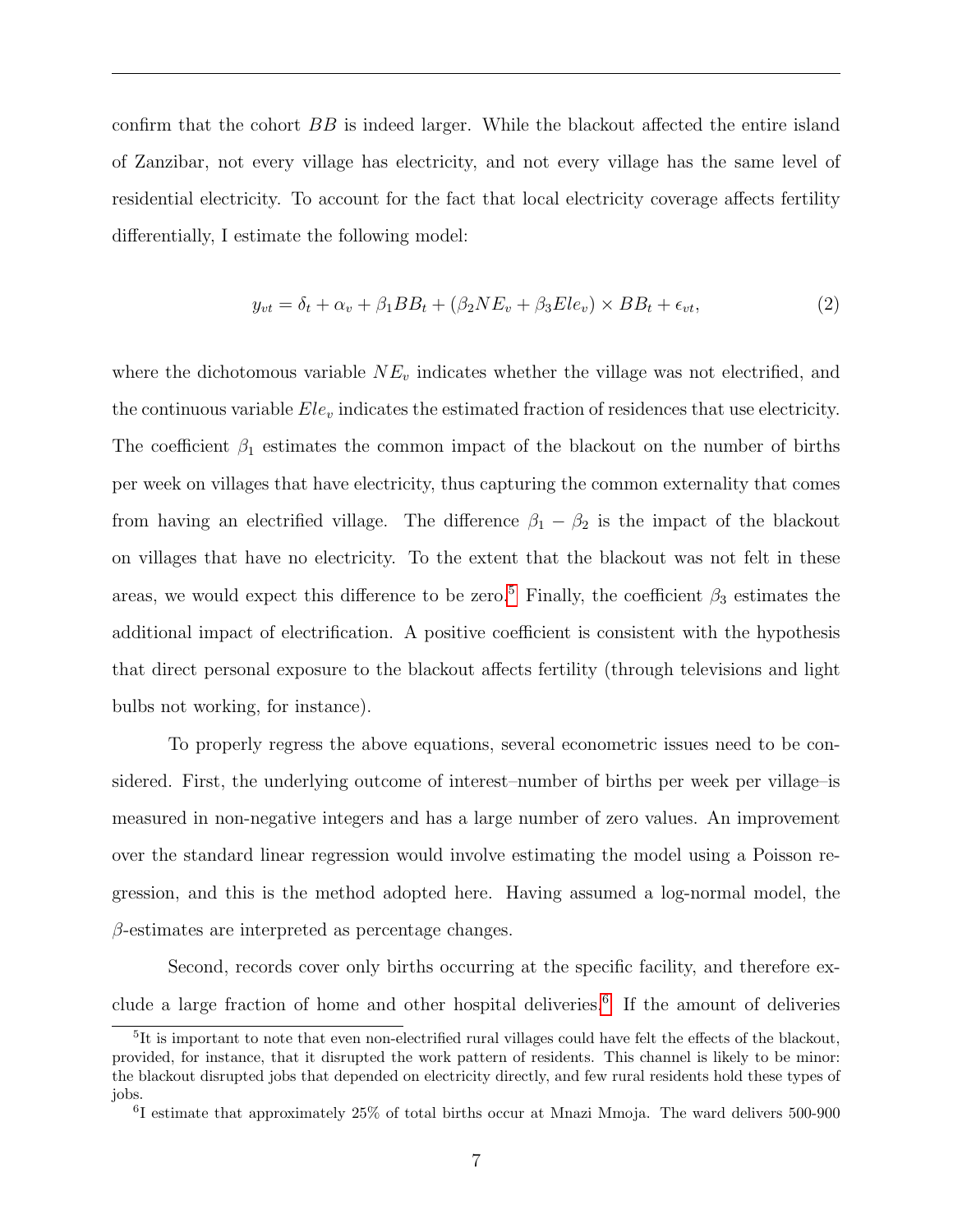performed at a hospital is seasonal, the time fixed effects will account for this. However, to the extent that the fertility response to the blackout is not independent of the choice of delivery location, the above results are to be understood as the blackout effect on the subpopulation that is likely to deliver at a hospital. If fertility outcomes for this sub-population are more responsive to the blackout, the regressions overestimate the overall fertility effect for the population at large.

Third, errors are likely to be non-standard. To correct for possible autocorrelation in the errors, all poisson regressions report bootstrapped standard errors.

### <span id="page-7-0"></span>4 Data

The main source of data are records from the Mnazi Mmoja maternity ward in Zanzibar, which delivers approximately 25% of all births in the island. Records include the date of birth (but not date of conception) of the child, and the name, home town, number of prior pregnancies, age and admission date of all expectant mothers (see Burlando [2012] for more details on this data source). Using the name of the hometown, records were matched to the 2002 Census data and the 2007 Zanzibar Labor Force Survey. These two surveys were used to obtain aggregate village covariates of electricity use and wealth levels.

The 2002 Census administered two types of questionnaires: the base (or short-form) questionnaire collected demographic information for every household of Zanzibar. One every four enumeration areas (EAs) was selected to receive an expanded (or long-form) questionnaire, which collected information on basic asset ownership and house dwelling characteristic on all EA residents, including whether the residence had a source of electricity. Thus, the Census collected asset ownership information for approximately one quarter of all households. This was the data available for this paper, from which an index of asset ownership for each household, a dummy variable for whether the household dwelling had electricity,

children per month, representing 48% of all children born in health facilities (according to facilities data from the Ministry of Health). It is estimated that 61% of all children in Zanzibar are born at a health facility (NBS 2011).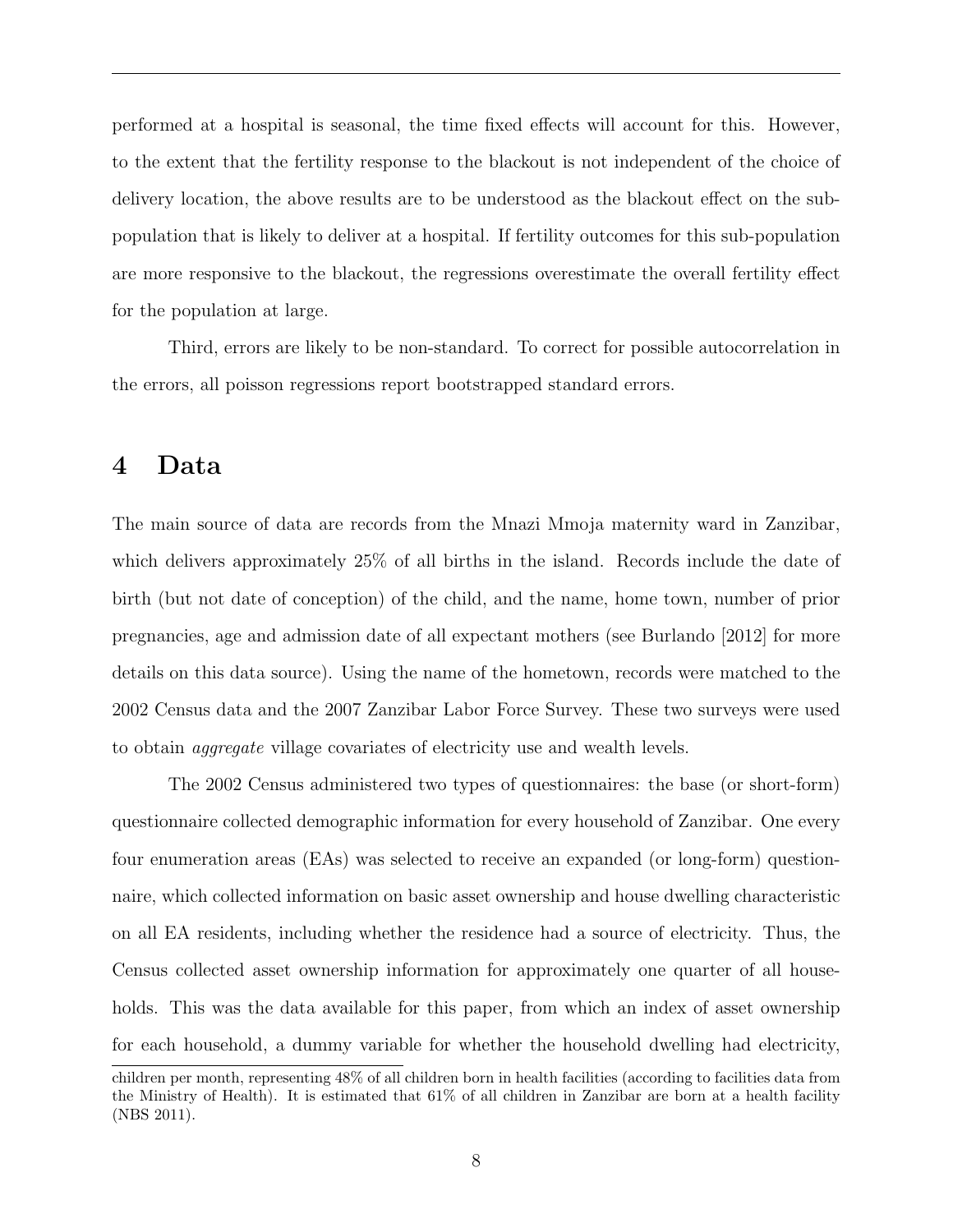

and the size of the household at the time of the Census interview were employed. I then constructed village averages of these three measures. Since the long form survey is representative only at the district level and not at the village level, the constructed average is only an approximation of the true village average.[7](#page-0-0) While the information covered by the Census is limited and, by the time the blackout happened, somewhat outdated, it has the benefit of covering almost all villages in Zanzibar, which allow me to assign most births to relevant village characteristics and to estimate regressions over a large number of villages. The 2007 Labor Force Survey (LFS) is a more recent, complete description of household and worker characteristics, but because it was implemented on few enumeration areas, it covers fewer villages.[8](#page-0-0) In particular, only 76 LFS villages could be matched. The final data has been reformatted so each observation is a village-week, and the main outcome variable of interest is the number of births in a week in a village. After dropping villages with four positive birth

<sup>7</sup>There is no reason to expect that the lack of representativeness is correlated with the number of births during the blackout in a way that would bias the analysis. Lacking access to the short survey, it is not possible to construct a measure of village population size, or even determine the proportion of village residents that answered the long-form questionnaire.

<sup>8</sup>See Burlando (2012) for a description and more in-depth use of the LFS.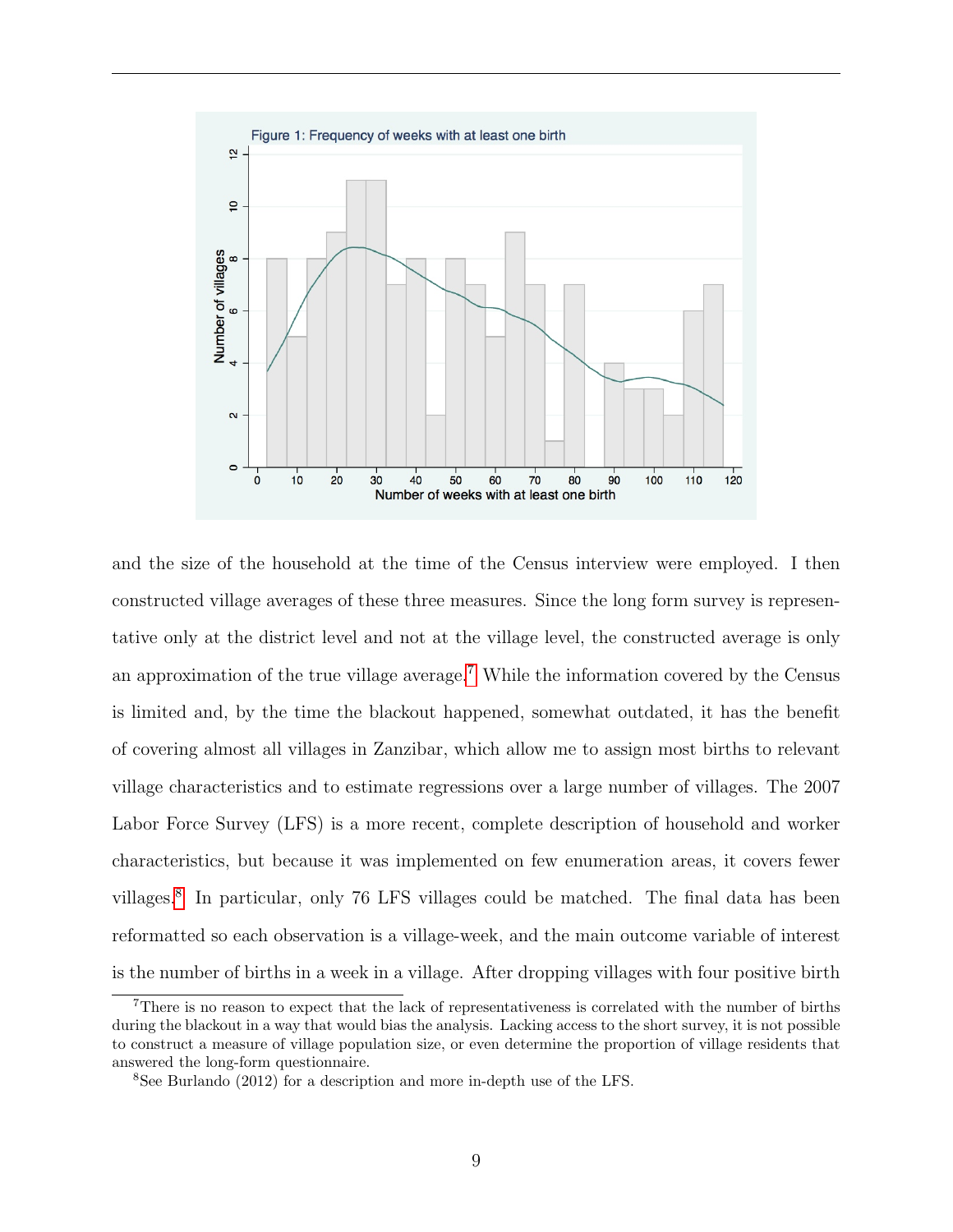weeks or less, there are 14,500 usable observations, with 70 villages matched to the LFS and 125 matched to the Census.

Many villages are represented in the data through a limited number of births. To make this clear, figure 1 shows how often villages have at least one birth per week, and finds that villages with relatively few birth events are more common than villages with many birth events. Such villages are likely to be somewhat remote, or have a small population to begin with, while villages with a significant presence in the facility are more likely to be urban and located near the maternity ward. To the extent that the regression methods adopted compute the relative frequency for exposed cohorts by village, this will not impact the coefficient estimates.

Table 1 provides some summary statistics from the two matched datasets.

Between the two survey years, most villages improved their electricity coverage, with several villages that were not electrified in 2002 received electricity by 2007. Figure 2 provides a scatterplot of the estimated electricity coverage in 2002 versus 2007, for those villages for which I have both Census and LFS data. The figure also overlays a frequency weighted local polynomial smoothed regression. Clearly, most villages either maintained or improved their coverage of electricity; the regression line has an average slope that is very close to 45 degrees, which implies that average improvements in electrification are similar (in the order of 10 to 20%) for villages at all levels of 2002 coverage.

### <span id="page-9-0"></span>5 Results

Table 2 provides estimates of the impact of the blackout on the blackout baby cohort size. Columns 1-3 focus on births matched to the 2002 Census. Column 1 regresses equation 1 and shows that the cohort of children born 8-10 months later was 19% larger than expected, corresponding to an average 0.2 additional births per week across all villages. Column 2 and 3 reports results from regression 2. The cohort size in villages that were electrified in 2002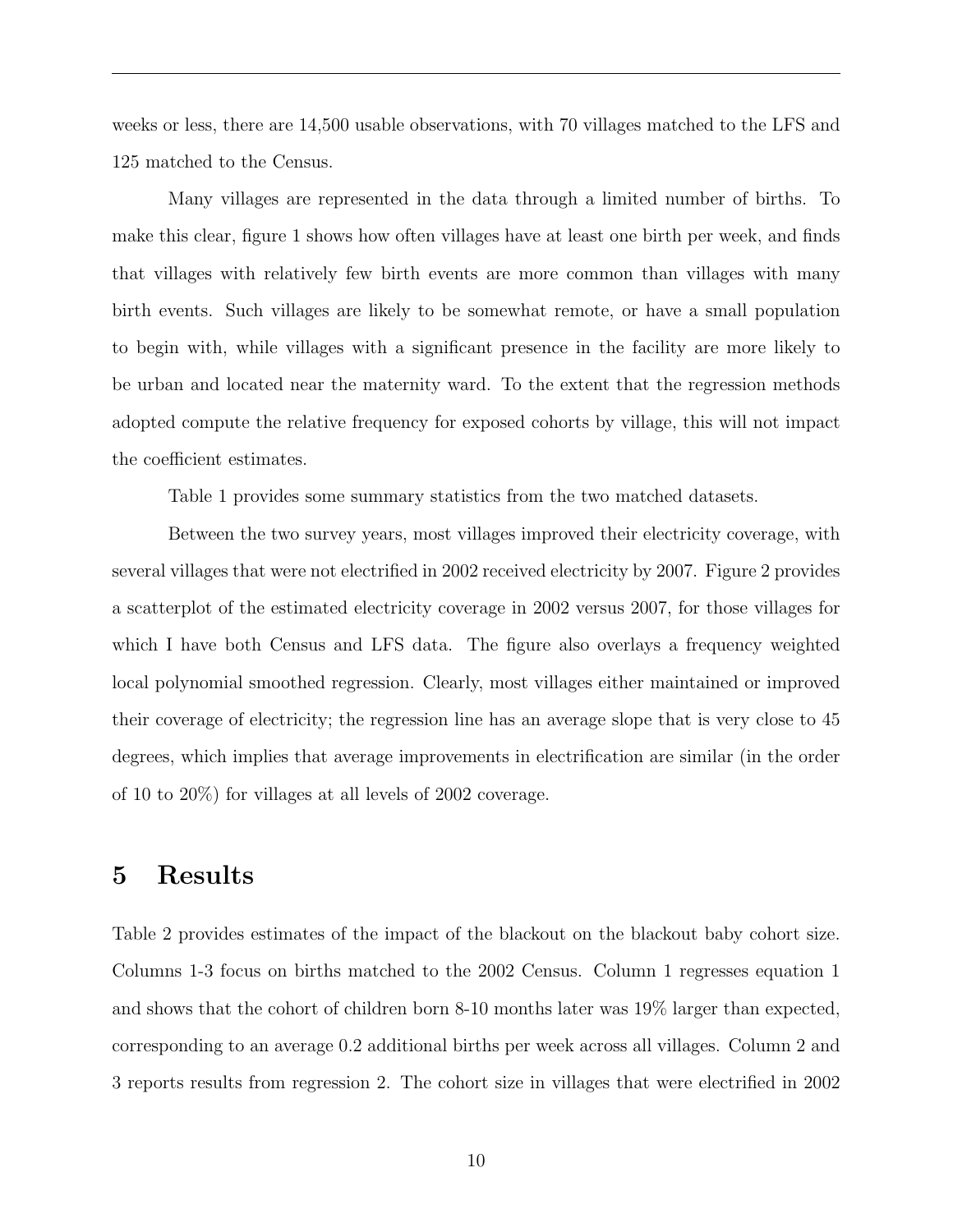

is approximately 26% larger, while the coefficient  $\beta_1 - \beta_2$  is not different from zero. Turning to the cohort-village electrification interaction coefficient, the estimated coefficient is also essentially zero. The same is true for regression 3, which adds the available village controls (interaction of average household size and average wealth with the blackout baby cohort). The results suggest that what matters for fertility is the presence of *any* electricity, rather than the amount of electricity present.

Columns 4 through 8 limit the sample size to just the 70 villages surveyed by the LFS. The sample reduction halves the estimated cohort size increase to 9.7% (column 4) and increases the imprecision of the coefficient.[9](#page-0-0) Columns 5 and 6 interact exposed birth cohort with 2007 electricity coverage and with the dummy for lack of any electricity in 2007.[10](#page-0-0) Again, the findings closely mimic those of columns 2 and 3 (even though the coefficient on the "exposed" dummy is now marginally insignificant). In columns 7 and 8, I replace electricity coverage with two alternative variables: the fraction of the population with a television and

<sup>&</sup>lt;sup>9</sup>Since LFS villages have more recorded weekly births, however, the regression still indicates that LFS villages added 0.28 births per week, which is a similar level increase to the full sample.

<sup>&</sup>lt;sup>10</sup>The results are almost identical when identifying villages that were not electrified in 2002.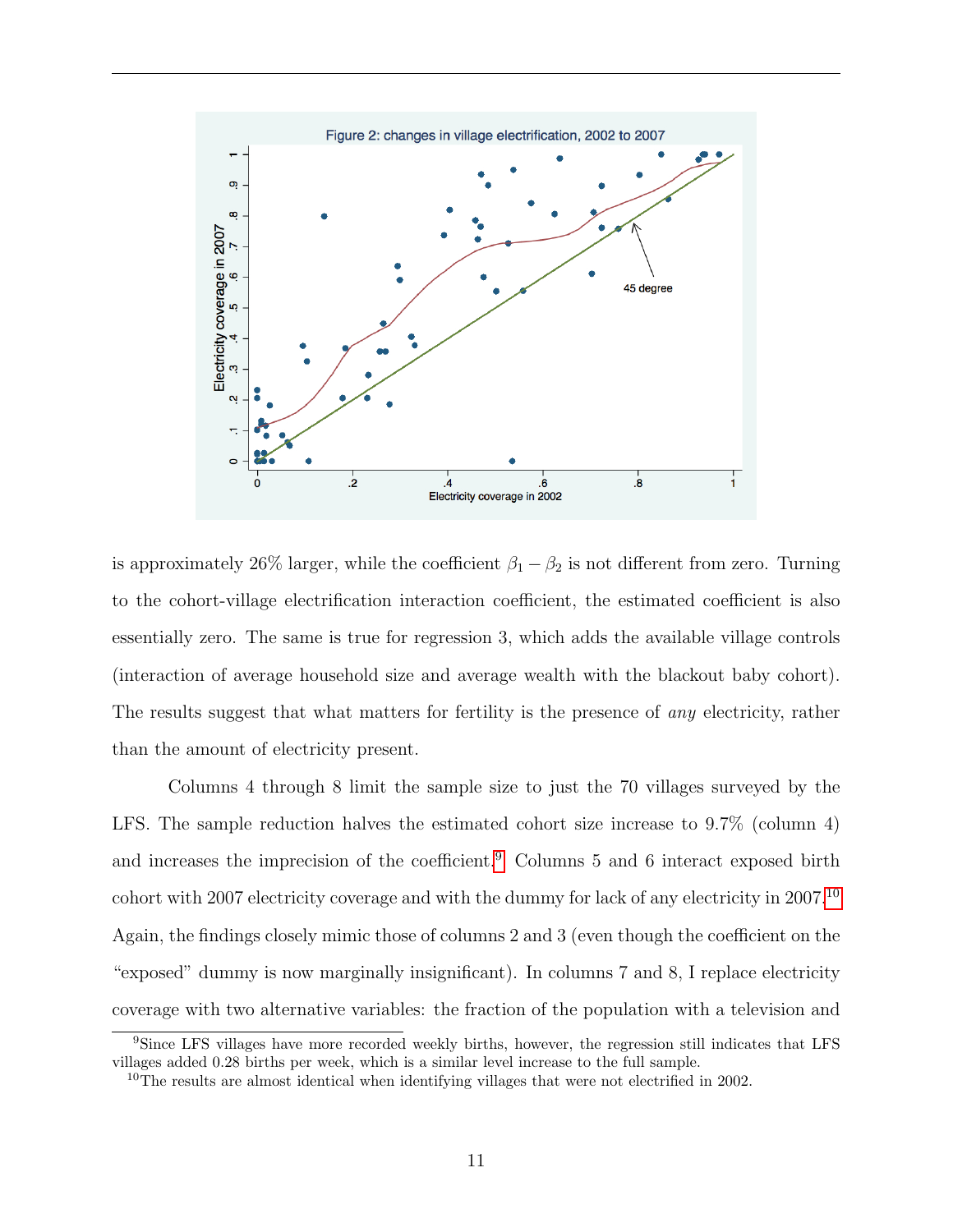#### Figure 3: Coefficient estimates on "exposed" (born 8-10 months after) sample: by fraction on village with electricity in 2002



the fraction of the population working in sectors that use electricity.<sup>[11](#page-0-0)</sup> Again, there is little evidence that living in villages that were more severely impacted by the blackout through the lack of television or lack of work were more likely to respond with more births.

Figure 3 provides visual confirmation that the pattern of births in previously unelectrified villages differs from those that have some electricity, but that the degree of electricity when present does not matter. The figure shows the estimated coefficient on the exposed cohort when the sample is restricted to villages below a certain rate of electrification. As one moves left to right, the estimated coefficient includes villages with higher levels of electricity. Panel A includes in the sample villages with no electricity in 2002. The coefficient is essen-

<sup>&</sup>lt;sup>11</sup>These sectors are defined as employing managers, professionals, technicians, clerks, plant and machine operators.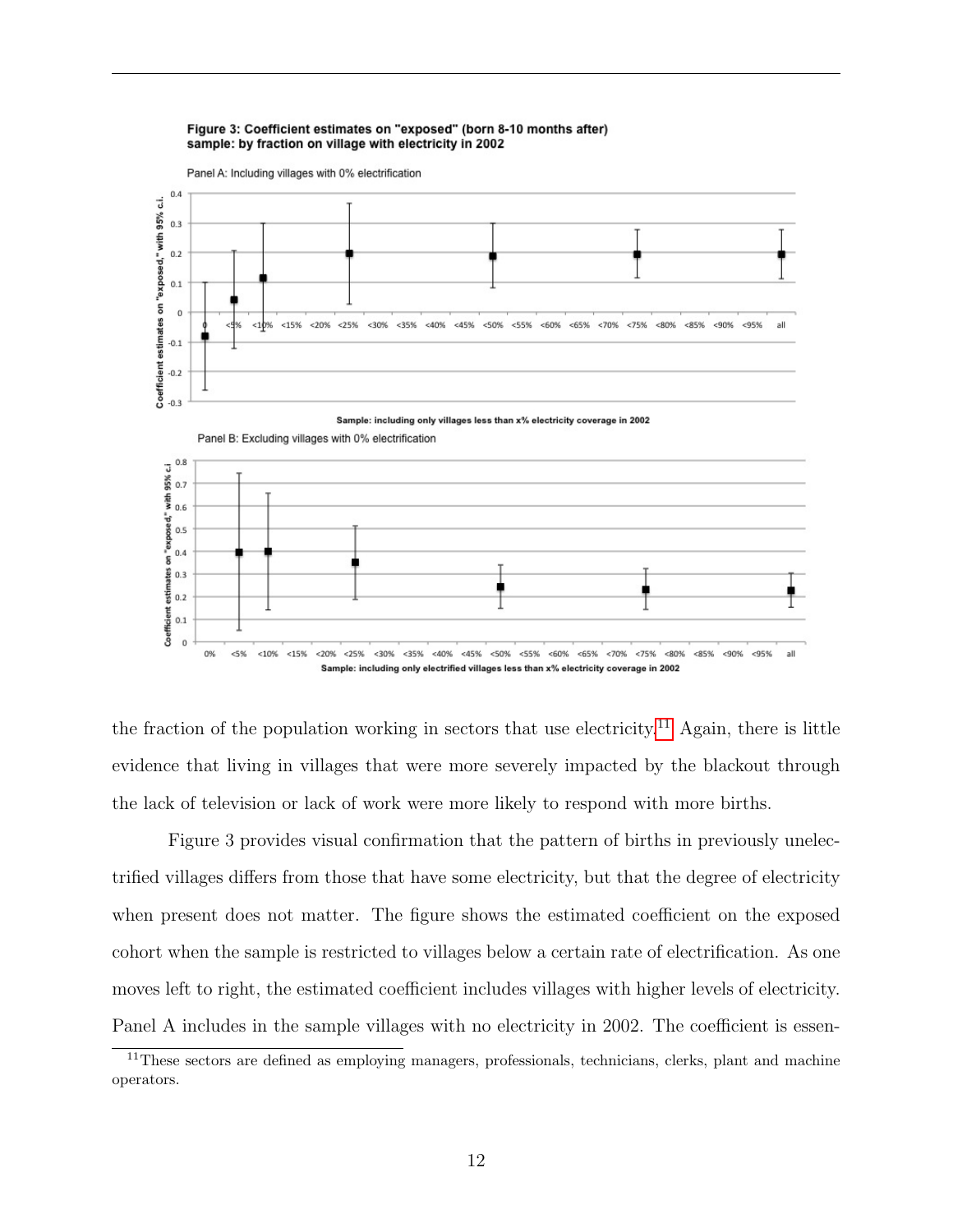tially zero when electrified villages are excluded. As one increases the level of electrification, the coefficient raises sharply, and quickly stabilizes around 0.20. Panel B, on the other hand, excludes all villages that were not electrified. The estimated coefficients start with very large standard errors (due to small sample sizes) but do not change much at all. This pattern seems to strongly suggest that the fertility effect is not driven by the (lack) of private use of electricity, but is rather the result of a common "public good" shock.

Table 4 shows some other important results related to the fertility effect of the blackout. The first column provides some evidence that the birth boom was felt across villages and was not an event isolated to few locations. The column reports the result of a logit regression of the usual covariates on a dummy variable that is equal to one if a village reported any birth that week. If the fertility increase was widespread, then we should expect that the likelihood of a village reporting a birth is higher for the affected cohort. This is confirmed by a positive and almost significant coefficient (p-value: 0.10). In column 2, I also report the coefficients from the same regression estimated using a linear probability model, which estimates that the probability of a village reporting a blackout birth is a marginally insignificant 3.2% higher than expected–representing a modest increase over the average probability of 44%.

One unresolved issue from the above is whether the baby boom is likely to translate to a permanent increase in population. A definitive assessment of this would require analyzing fertility some years into the future–something that, with the data available, is not possible. One way to make some headway on this issue is to explore the age and fertility structure of the affected cohort of women. Under the assumption that total fertility increases if either (i) birth spacing falls, or (ii) women become pregnant earlier, the concern that the increase in population is permanent is heightened if the composition of women giving birth eight to ten months later is younger. The remaining two columns of table 4 report the effect of the blackout on the age structure of those giving birth. Column 3 regresses the average age at birth for women in the sample on the explanatory variables, and column 4 regresses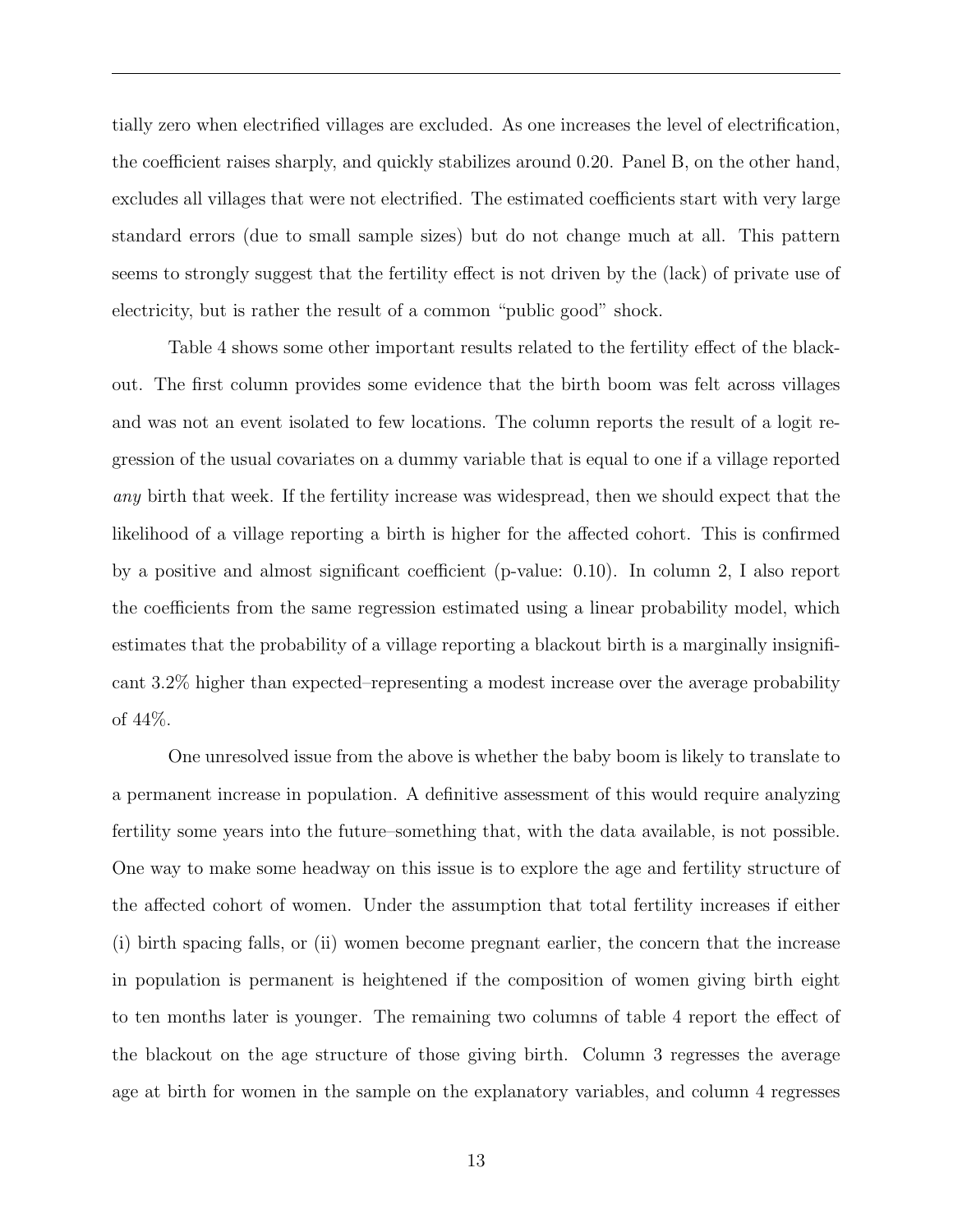

the average age at birth for those women who were at their first pregnancy. The coefficient estimates on "exposed cohort" are negative, suggesting that the composition skews younger– but the standard errors are large. The evidence is thus inconclusive.

## <span id="page-13-0"></span>6 Possible fertility pathways

The blackout caused a reduction of time spent outside the domestic domain, and an increase in time spent in the domestic domain. This is evident from figure 4, which shows changes in time use for women and men during the blackout, relative to usual time use before the blackout started. (For a detailed explanation of this time use data, refer to the appendix). On average, work hours (which is often an outside of home activity) declined, and so did time spent outside of the home. Domestic leisure, on the other hand, increased by an average of 4% for men and over 9% for women. Sleep and housework patterns did not vary much for either group. The time use evidence is thus consistent with more time at home, as a possible source of fertility increase.

To further explore the implications of the blackout on how couples changed their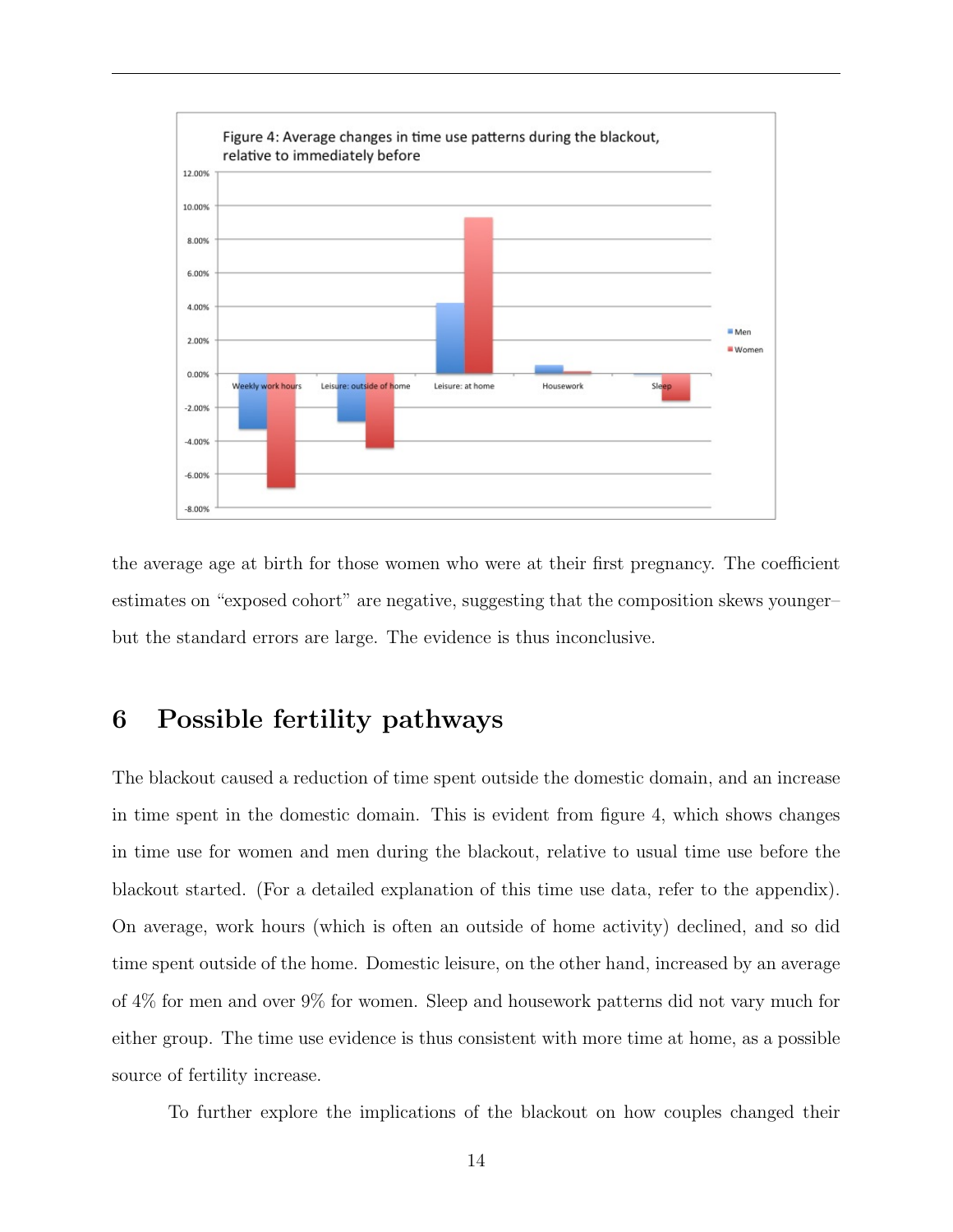time allocation, table 5 regresses the difference in the log of leisure time spent at home and outside the home on a number of covariates.<sup>[12](#page-0-0)</sup> The covariates include work/leisure shifters, including use of electricity at home or at work, ownership of domestic leisure substitutes (such as radios, which are generally battery-powered), participation in social and religious activities (participation in ROSCAS, in other community groups, and regular fasting), and other household and individual characteristics which could be correlated with the shape of the utility function with respect to leisure (age, education, family size, wealth). Panel A focuses on domestic leisure, meaning time spent at home not doing chores.[13](#page-0-0) Looking at columns 1 and 5, men report an increase in their time spent at home if they have a domestic source of electricity, and if they have an alternative source of diversion that would function during the blackout, such as the radio; whereas women do not. Men are also less likely to spend additional time at home as their wealth level increases, while the opposite is true for women. All other covariates are not statistically significant.

Column 2 and 6 introduce the percentage of the village that had electricity at the time of the 2002 census. Interestingly, the coefficient on overall village electricity is substantially correlated with men's leisure time, while the indicator on whether the household has private use of electricity becomes smaller and statistically insignificant. This suggests that, for men, presence of electricity in the community was an important factor in the decision to allocate extra hours to the domestic realm, with the own use of electricity being somewhat secondary. In other words, it is suggestive that lack of electricity exhibits externality effects. This effect is, however, not present for women, whose domestic time use does not vary consistently with electricity.[14](#page-0-0)

 $12I$  explored the effects of the blackout on work in Burlando (2012), and I exclude from the analysis time devoted to housework and sleep because these is much less explainable variation.

 $13\text{Since daily time allocated to different tasks need to sum up to 24 hours, leisure time spent at home and$ outside the home may be correlated. However, multiple equations estimation methods such as SUR lead to very similar estimates and are not reported.

<sup>&</sup>lt;sup>14</sup>While it is not clear why electricity would increase time spent at home, a possible channel is that villages with more electricity have lower social capital, thus causing residents to spent less time in the community when faced with an adverse shock. Such a mechanism has been highlighted by Benjamin Olken, who showed that increased media access in Indonesia led to lower participation in social activities (Olken, 2008).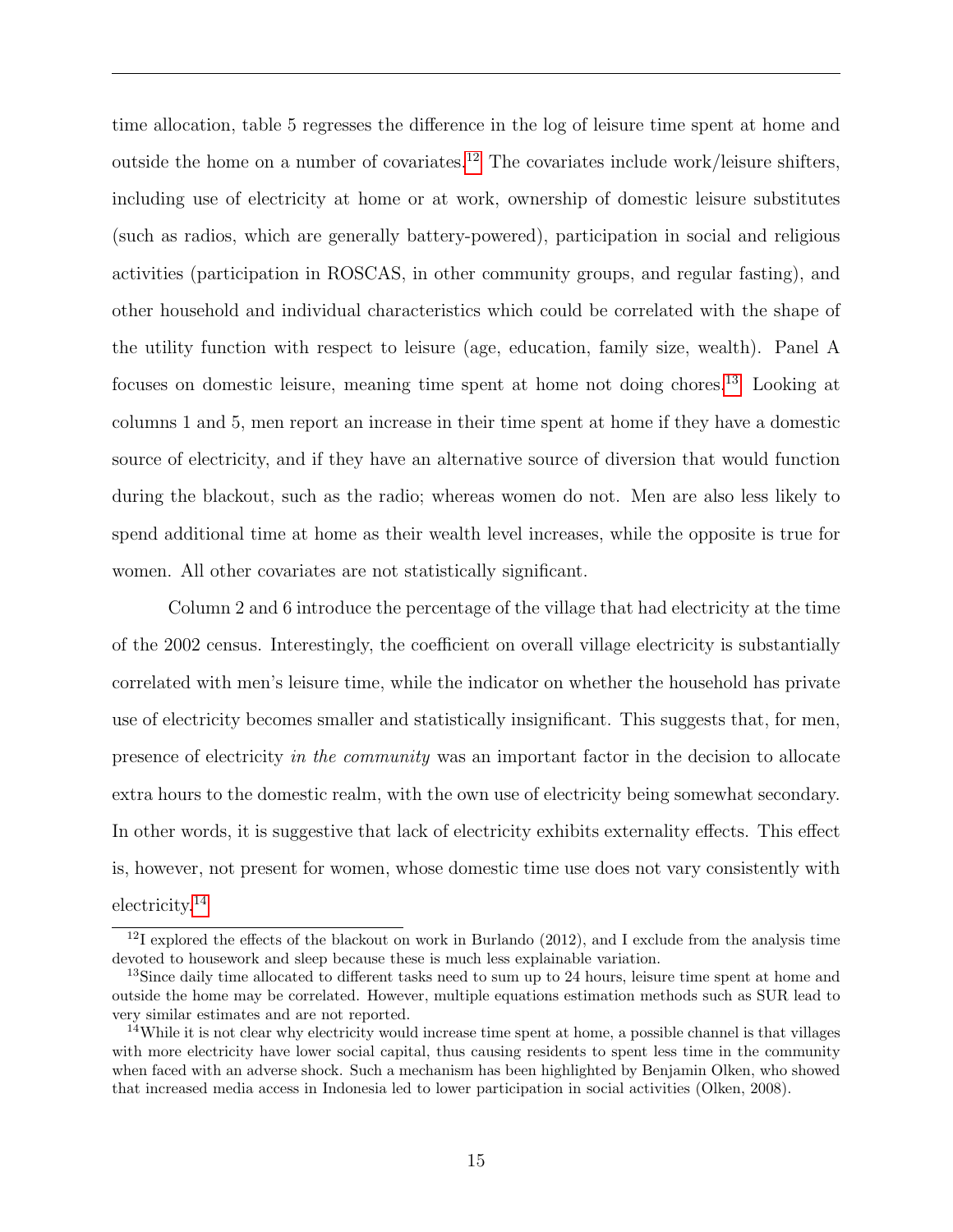To further explore the relationship between own leisure time and the degree of electricity in the community, columns 3 and 7 introduce a measure of electricity presence in the immediate neighborhood. Each household in the questionnaire was asked how many of the 10 closest neighbors had electricity; denoting by  $x_{-i}$  the answer to this question and by  $x_i$ whether the respondent has electricity, the measure "percentage immediate neighborhood with electricity" is computed as  $\frac{x-i+x_1}{11}$ . The addition of this measure does not change the main results: what seems to matter is the overall level of electrification of the community for men, while for women there is no effect. Finally, columns 4 and 8 introduce village fixed effects. While these absorb the village electrification variable and help increase the amount of variance explained by the regression, they do not change the estimated coefficients much from the previous two specifications.

Finally, panel B regresses the change in time devoted to leisure outside of one's home on the same set of covariates. The model here does not fit the data particularly well: across specifications, no explanatory variable is able to capture much of the variation in hours, with the exception of ROSCA participation.[15](#page-0-0)

The patterns of time use changes reveal two possible pathways between power outages and fertility. First, the increase in domestic leisure raises the possibility that short-run fertility choices are a function of the quantity, and probably also quality, of time use. In other words, lack of amenities and distractions could favor pregnancies, at least in the short run. Second, time use patterns seemed to have been affected by the overall presence of electricity, at least for men; this could explain why the presence of electricity seemed to be so important in overall fertility trends, although it remains an issue why fertility did not increase proportionally with electricity coverage. Finally, the above pathways are suggestive: the sample size used is small, and the only source of village-level variation of electricity is estimated over just 19 villages. The setup cannot explain whether other aspects (quality of time use, boredom, etc.) played a role.

<sup>&</sup>lt;sup>15</sup>The negative coefficient on ROSCA could be explained if ROSCAS stopped functioning during the blackout, but I have no evidence around this hypothesis.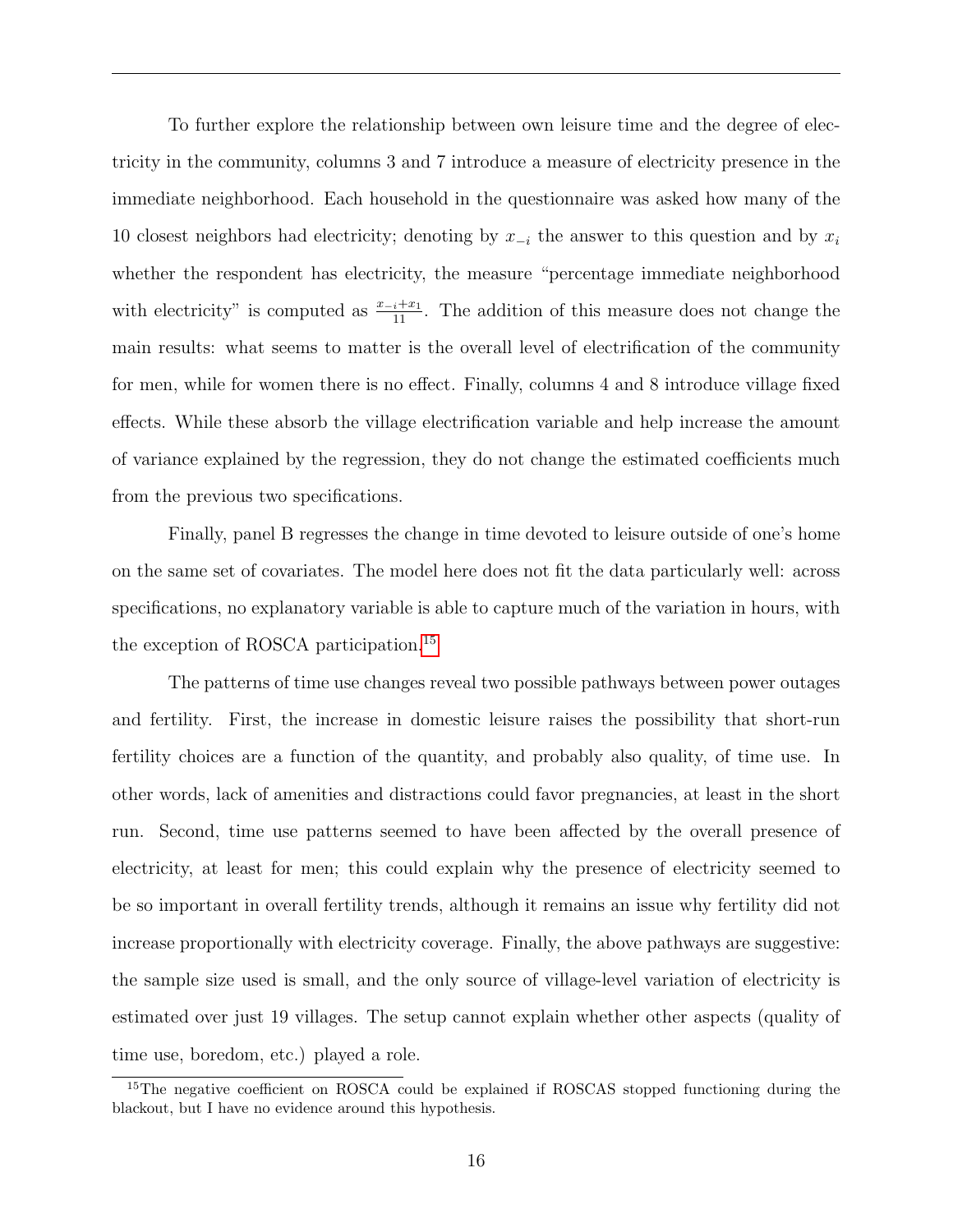## <span id="page-16-0"></span>7 Conclusion

This paper provides evidence that blackouts can indeed produce baby booms. Using a particularly well-defined and long power outage in the island of Zanzibar, Tanzania, the paper shows that blackout babies born 8-10 months later were 20% more numerous than expected. The blackout provides also important and policy-relevant insights over the distribution of fertility effects: large increases in the number of births were found on villages with electricity, regardless of the degree of electrification; in contrast, birth numbers did not change in areas not served by the electricity network. Such pattern is consistent with the blackout causing a common village shock that reduces the quality of leisure time to all.

### References

- [1] BBC World Service (2009, March 12). Uganda Blackouts 'Fuel Baby Boom'. From http://news.bbc.co.uk/2/hi/africa/7939534.stm. Accessed August 25, 2012.
- [2] BBC World Service (2012, August 1). Power Restored after Huge Indian Power Cut. From http://news.bbc.co.uk/world-asia-india-19071383. Accessed August 22, 2012.
- [3] Burlando, A. 2012. Transitory Shocks and Birth Weights: Evidence from a Blackout in Zanzibar. University of Oregon Working Paper.
- [4] Alberto Chong, Suzanne Duryea and Eliana La Ferrara. 2012. Soap Operas and Fertility: Evidence from Brazil. American Economic Journal: Applied Economics, forthcoming.
- [5] Robert Jensen and Emily Oster, 2009. "The Power of TV: Cable Television and Women's Status in India," The Quarterly Journal of Economics, 124(3) 1057-1094, August.
- [6] National Bureau of Statistics (NBS) [Tanzania] and ORC Macro. (2005). Tanzania Demographic and Health Survey 2004-05. Dar es Salaam, Tanzania: National Bureau of Statistics and ORC Macro.
- [7] Olken, Benjamin. 2008. Do Television and Radio Destroy Social Capital? Evidence from Indonesian Villages. Mimeo.
- [8] Pollack, Michael (2004, May 23). Blackout Babies. The New York Times. From www.nytimes.com/2004/05/23/nyregion/fyi-684430.html. Accessed August 22, 2012.
- [9] United Nations, Department of Economic and Social Affairs, Population Division (2011). World Fertility Report 2009 (United Nations publication).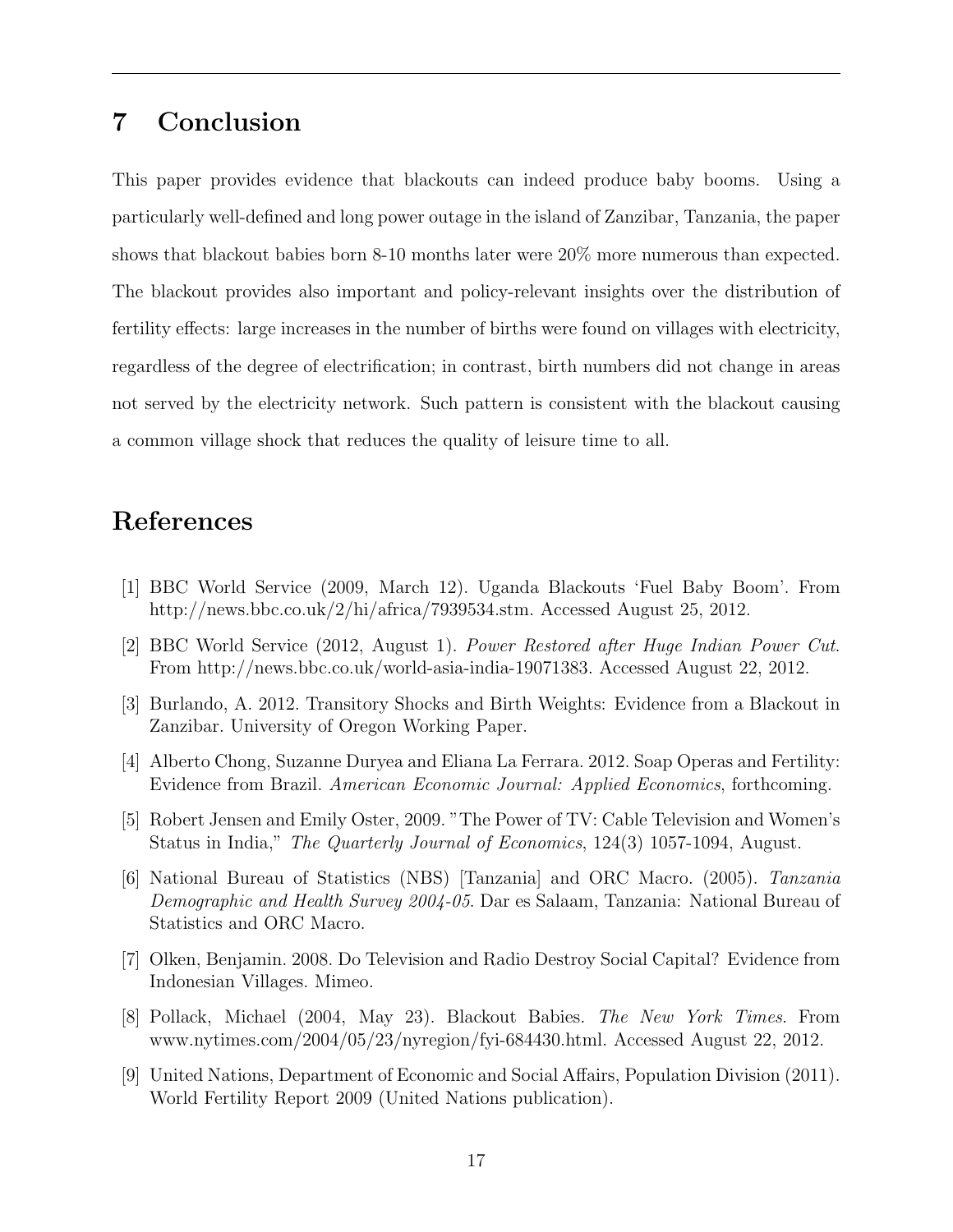## A Time use surveys

The first source of data is a household survey specifically designed to gather information on the blackout. I collected this data five months after the blackout with a team of enumerators from the Government Statistics Agency. The sample consists of 366 randomly selected households in 19 villages and towns in Zanzibar, selected from high, medium and low electricity coverage villages and neighborhoods. 12 survey locations are rural or semi-rural villages from the North, East, and South of the island, and have electricity coverage varying from 0 to 40% of the households. The remaining seven areas are urban and peri-urban neighborhoods of the main town, where between 70% and 100% of households are connected to the grid. I collected the data over a one month period, beginning in November 2008. Respondents were asked about their family structure, asset ownership, income levels, education, religious practices, and use of electricity in their own home and work.

The data used in this paper comes specifically from time use questionnaires, which are a subset of the overall survey. The household head and spouse were interviewed separately for these questions. Those who were employed answered questions about their work hours the month before, the month of, and five months after the blackout. To capture the range of activities carried out, we collected descriptions of each type of income-generating activity separately, and a personal assessment of the number of weekly hours spent doing each activity within each time period.<sup>[16](#page-0-0)</sup>

The Household heads and spouses were also asked to assess how many daily hours they spent in four different categories of time use during the usual weekday: leisure hours spent at home, leisure hours spent outside of home, time spent doing house chores, and working hours. To help estimating time use as accurately as possible, enumerators played a simple game with respondents. They first determined the amount of time available during the day by estimating the time respondents go to sleep and wake up in the morning. Having thus determined how many hours were available during the day, they provided an equal number of pebbles to the enumerators, and the enumerator then provided proceeded to allocate those pebbles on a board with four quadrants representing the four time use categories. The enumerator then prodded and questioned the respondent until they were both satisfied that the board represented a fair assessment of their time use. This process was carried out first to determine the usual hours spent before the blackout; in the second stage, they were asked to update the board by moving the pebbles to reflect changes to time use during the blackout.

<sup>16</sup>Questionnaires are available online at pages.uoregon.edu/burlando/Zanzibar.html.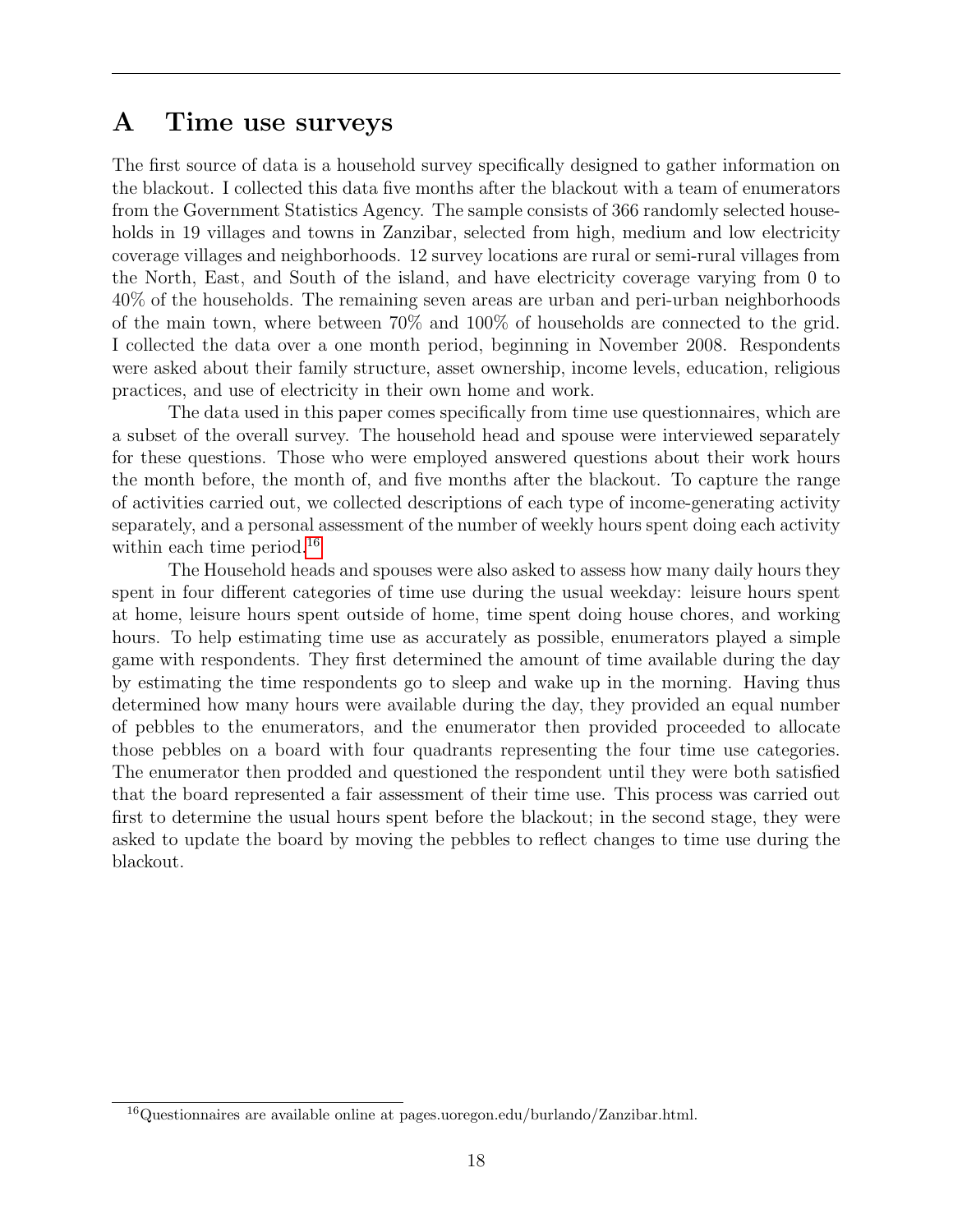| PVI ITVUIT                                                     |            |                        |            |            |                        |            |                         |                     |
|----------------------------------------------------------------|------------|------------------------|------------|------------|------------------------|------------|-------------------------|---------------------|
|                                                                | (1)        | (2)                    | (3)        | (4)        | (5)                    | (6)        | (7)                     | (8)                 |
| Data source:                                                   |            | 2002 Census            |            |            |                        |            | 2007 Labor force survey |                     |
|                                                                |            |                        |            |            |                        |            |                         | fraction working in |
|                                                                |            | fraction with domestic |            |            | fraction with domestic |            | fraction with           | electricity-using   |
| Village electricity measure:                                   |            | electricity (2002)     |            |            | electricity (2007)     |            | tv (2007)               | sectors (2007)      |
|                                                                |            |                        |            |            |                        |            |                         |                     |
| Exposed $(\beta 1)$                                            | $0.195***$ | $0.261***$             | $0.244***$ | $0.097**$  | 0.115                  | 0.113      | 0.085                   | $0.182**$           |
| (born 8-10 months later)                                       | (0.047)    | (0.059)                | (0.061)    | (0.045)    | (0.071)                | (0.080)    | (0.073)                 | (0.083)             |
| Exposed x                                                      |            | $-0.158*$              | $-0.135$   |            | $-0.149$               | $-0.147$   | $-0.135$                | $-0.174$            |
| Not electrified in survey year $(\beta 2)$                     |            | (0.085)                | (0.097)    |            | (0.114)                | (0.122)    | (0.105)                 | (0.109)             |
| Exposed x                                                      |            | $-0.131$               | $-0.107$   |            | $-0.017$               | $-0.014$   | 0.071                   | $-0.621$            |
| Electricity measure $(\beta 3)$                                |            | (0.138)                | (0.248)    |            | (0.086)                | (0.137)    | (0.181)                 | (0.446)             |
| Observations                                                   | 14,500     | 14,500                 | 14,500     | 4,442      | 4,442                  | 4,442      | 4,442                   | 4,442               |
| Month and year f.e.                                            | <b>YES</b> | <b>YES</b>             | <b>YES</b> | <b>YES</b> | <b>YES</b>             | <b>YES</b> | <b>YES</b>              | <b>YES</b>          |
| Village f.e.                                                   | <b>YES</b> | <b>YES</b>             | <b>YES</b> | <b>YES</b> | <b>YES</b>             | <b>YES</b> | <b>YES</b>              | <b>YES</b>          |
| Village controls x Exposed                                     | <b>NO</b>  | <b>NO</b>              | <b>YES</b> | <b>NO</b>  | <b>NO</b>              | <b>YES</b> | <b>YES</b>              | <b>YES</b>          |
| Number of villages                                             | 125        | 125                    | 125        | 70         | 70                     | 70         | 70                      | 70                  |
|                                                                |            | 0.103                  | 0.109      |            | $-0.034$               | $-0.034$   | $-0.050$                | 0.008               |
| $\beta$ 1- $\beta$ 2                                           |            |                        |            |            |                        |            |                         |                     |
| P-value of Chi-test: Exposed in<br>non-electrified villages =0 |            | 0.16                   | 0.32       |            | 0.72                   | 0.78       | 0.69                    | 0.94                |

### **Table 2: Effect of blackout on number of births per week**

Bootstrapped errors in parentheses

\*\*\* p<0.01, \*\* p<0.05, \* p<0.1

Notes:

Poisson regressions on weekly number of births per village matched to the 2002 Census. Controls include village wealth and average number of household members. Village wealth is the village average of an index of 13 items or dwelling characteristics collected in the 2002 census. Both wealth and number of household member have mean zero. Sample in columns 4-8 restricted to villages sampled by the 2007 labor force survey.

Fraction working in electricity using sectors: managers, professionals, technicians, clerks, plant and machine operators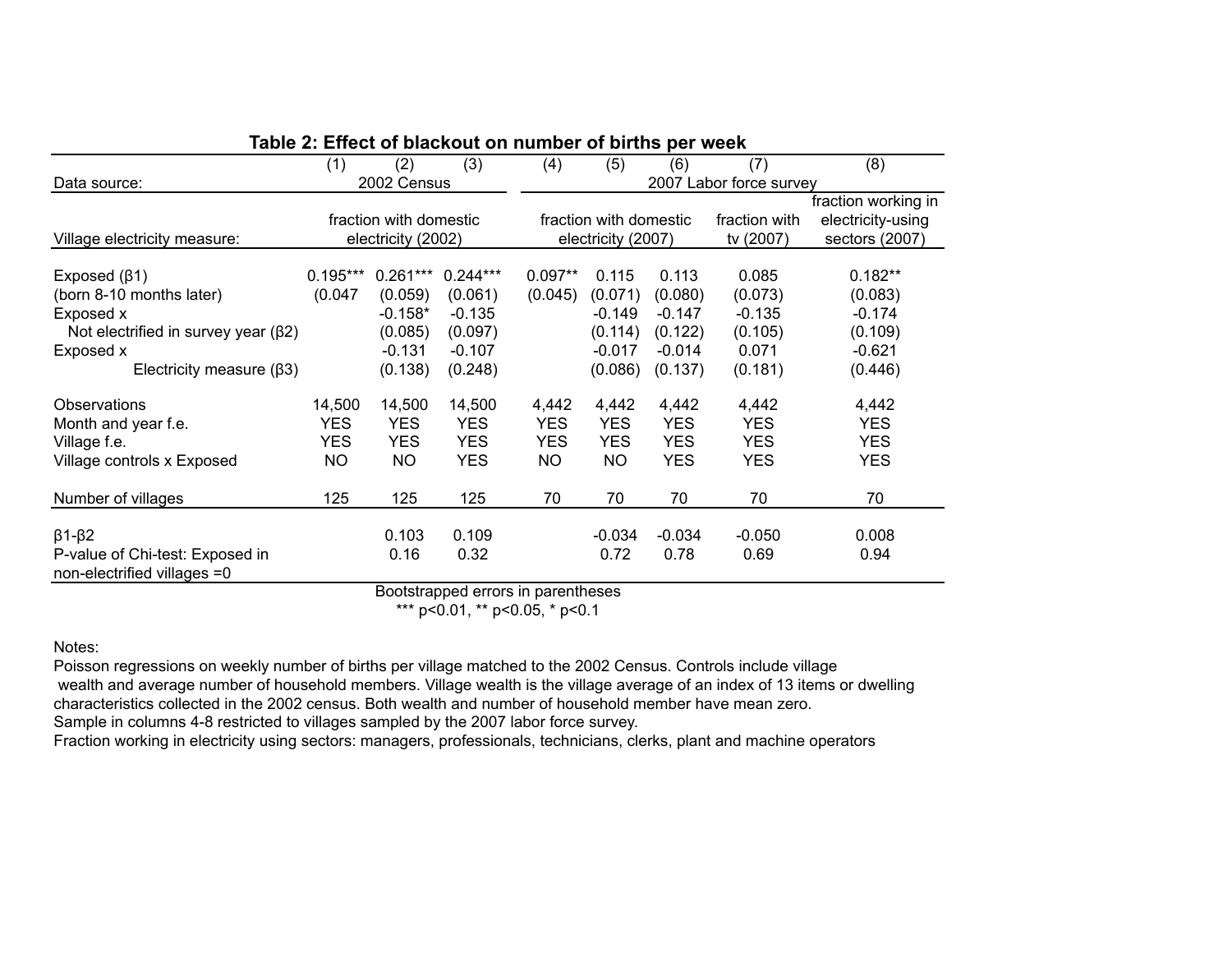| Table 4: Other fertility outcomes |            |                          |                                                       |                                            |  |
|-----------------------------------|------------|--------------------------|-------------------------------------------------------|--------------------------------------------|--|
|                                   | (1)        | (2)                      | (3)                                                   | (4)                                        |  |
| <b>Estimation method</b>          | Logit      | LPM                      | <b>OLS</b>                                            | <b>OLS</b>                                 |  |
| Sample                            |            | Full 2002 Census         | Restricted to observations<br>with births-Full Census |                                            |  |
| Outcome variable                  |            | Dummy: any birth in week | Average age                                           | Average age,<br>only first-time<br>mothers |  |
|                                   |            |                          |                                                       |                                            |  |
| Exposed cohort                    | 0.204      | 0.032                    | $-0.456$                                              | $-0.122$                                   |  |
|                                   | (0.125)    | (0.02)                   | (0.370)                                               | (0.346)                                    |  |
| Exposed x                         | $-0.028$   | 0.003                    | $1.150**$                                             | $-0.309$                                   |  |
| Not electrified in 2002           | (0.172)    | (0.032)                  | (0.573)                                               | (0.717)                                    |  |
| Month and year f.e.               | <b>YES</b> | <b>YES</b>               | <b>YES</b>                                            | <b>YES</b>                                 |  |
| Village f.e.                      | <b>YES</b> | <b>YES</b>               | <b>YES</b>                                            | <b>YES</b>                                 |  |
| Village controls                  | YES        | YES                      | <b>YES</b>                                            | YES                                        |  |
| Average dep. var.                 | 0.44       | 0.44                     | 26.5                                                  | 22.5                                       |  |
| Observations                      | 14,036     | 14,500                   | 6,742                                                 | 4,389                                      |  |
| Number of shehiaid                | 121        | 125                      | 125                                                   | 125                                        |  |
| P-value of test: Exposed in       | 0.3        | 0.24                     | 0.19                                                  | 0.48                                       |  |
| non-electrified villages=0        |            |                          |                                                       |                                            |  |

Robust errors in parentheses

\*\*\* p<0.01, \*\* p<0.05, \* p<0.